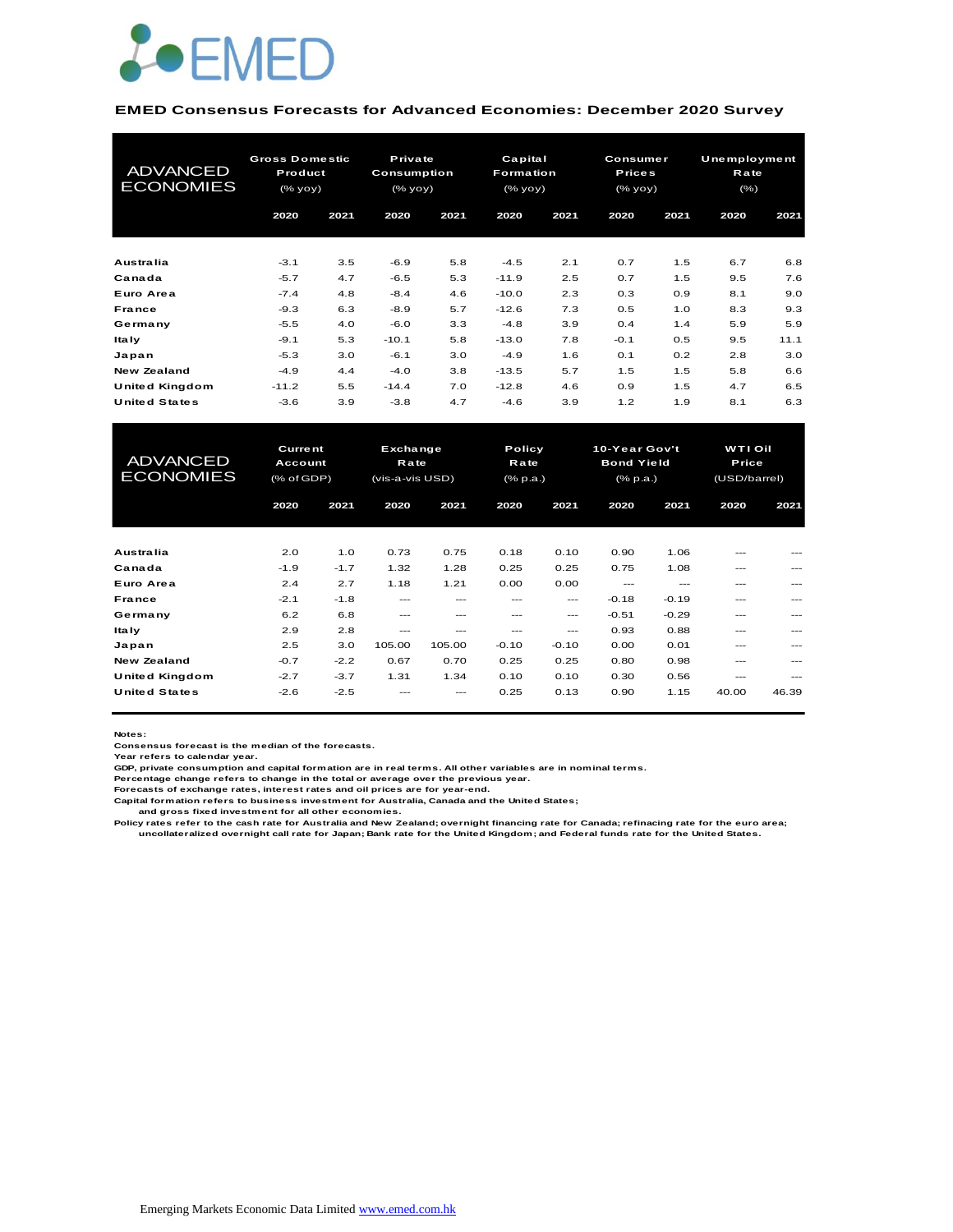

#### **EMED Consensus Forecasts for Emerging Markets: December 2020 Survey**

| <b>EMERGING</b><br><b>MARKETS</b> | <b>Gross Domestic</b><br>Product<br>(% yoy) |      | Private<br>Consumption<br>$(%$ (% yoy) |      | <b>Fixed</b><br>Investment<br>(% yoy) |        | Consumer<br><b>Prices</b><br>$(%$ (% yoy) |      | <b>Unemployment</b><br>Rate<br>$(\% )$ |      |
|-----------------------------------|---------------------------------------------|------|----------------------------------------|------|---------------------------------------|--------|-------------------------------------------|------|----------------------------------------|------|
|                                   | 2020                                        | 2021 | 2020                                   | 2021 | 2020                                  | 2021   | 2020                                      | 2021 | 2020                                   | 2021 |
|                                   |                                             |      |                                        |      |                                       |        |                                           |      |                                        |      |
| Argentina                         | $-10.8$                                     | 4.3  | $-13.6$                                | 3.2  | $-26.9$                               | 0.2    | 42.2                                      | 40.0 | 12.5                                   | 12.3 |
| <b>Brazil</b>                     | $-5.0$                                      | 3.8  | $-6.0$                                 | 2.6  | $-5.6$                                | 6.2    | 3.0                                       | 3.5  | 13.5                                   | 13.0 |
| Chile                             | $-6.0$                                      | 5.0  | $-8.7$                                 | 6.5  | $-11.6$                               | 8.5    | 2.9                                       | 2.8  | 11.1                                   | 10.4 |
| China                             | 1.9                                         | 8.3  | O.1                                    | 9.7  | 3.0                                   | 6.6    | 2.6                                       | 1.9  | 4.1                                    | 3.9  |
| Colombia                          | $-7.5$                                      | 4.6  | $-8.4$                                 | 2.5  | $-19.7$                               | 10.9   | 2.6                                       | 2.6  | 16.3                                   | 13.7 |
| <b>Czech Republic</b>             | $-6.6$                                      | 4.0  | $-5.0$                                 | 3.6  | $-6.9$                                | 3.1    | 3.2                                       | 2.3  | 2.5                                    | 3.5  |
| <b>Hong Kong</b>                  | $-6.0$                                      | 4.7  | $-8.9$                                 | 6.8  | $-12.3$                               | 6.4    | 0.5                                       | 1.5  | 5.8                                    | 4.7  |
| Hungary                           | $-5.8$                                      | 5.1  | $-2.2$                                 | 3.1  | $-10.1$                               | $-1.0$ | 3.4                                       | 3.1  | 4.5                                    | 4.6  |
| India*                            | $-8.5$                                      | 8.8  | 5.3                                    | 10.0 | $-16.7$                               | 13.2   | 6.2                                       | 4.5  | 5.9                                    | 5.2  |
| Indonesia                         | $-1.8$                                      | 5.3  | $-2.4$                                 | 5.7  | $-4.5$                                | 5.1    | 2.0                                       | 2.5  | 7.0                                    | 6.3  |
| Malaysia                          | $-5.0$                                      | 6.3  | $-3.8$                                 | 9.5  | $-13.2$                               | 10.2   | $-1.0$                                    | 1.8  | 4.4                                    | 3.6  |
| <b>Mexico</b>                     | $-9.2$                                      | 3.6  | $-10.4$                                | 3.0  | $-17.3$                               | 3.3    | 3.5                                       | 3.6  | 5.5                                    | 5.0  |
| <b>Philippines</b>                | $-8.9$                                      | 7.4  | $-7.9$                                 | 4.1  | $-18.8$                               | 7.0    | 2.5                                       | 2.8  | 9.3                                    | 7.0  |
| Poland                            | $-3.7$                                      | 3.9  | $-2.6$                                 | 4.1  | $-7.4$                                | 1.5    | 3.4                                       | 2.5  | 3.7                                    | 4.9  |
| Russia                            | $-4.0$                                      | 2.8  | $-9.0$                                 | 2.0  | $-7.1$                                | 3.0    | 3.4                                       | 3.8  | 6.0                                    | 5.2  |
| <b>Singapore</b>                  | $-6.0$                                      | 5.0  | $-9.1$                                 | 6.6  | $-11.7$                               | 11.7   | $-0.3$                                    | 0.9  | 3.3                                    | 2.7  |
| South Korea                       | $-1.0$                                      | 3.2  | $-4.4$                                 | 3.3  | 2.3                                   | 2.9    | 0.5                                       | 1.0  | 4.1                                    | 3.9  |
| <b>Taiwan</b>                     | 1.6                                         | 3.5  | $-1.0$                                 | 2.8  | 2.7                                   | 3.3    | $-0.2$                                    | 1.0  | 3.9                                    | 3.7  |
| <b>Thailand</b>                   | $-6.5$                                      | 4.7  | $-1.1$                                 | 2.5  | $-5.0$                                | 5.5    | $-0.9$                                    | 1.0  | 1.8                                    | 1.6  |
| Turkey                            | $-2.5$                                      | 4.7  | $-1.9$                                 | 4.7  | $-3.8$                                | 9.0    | 12.0                                      | 11.5 | 14.2                                   | 13.8 |

|                       | <b>Money</b>             |                                          | <b>Merchandise</b>                       |               | Merchandise                         |                                     | Current        |        | <b>Exchange</b> |        |
|-----------------------|--------------------------|------------------------------------------|------------------------------------------|---------------|-------------------------------------|-------------------------------------|----------------|--------|-----------------|--------|
| <b>EMERGING</b>       | Supply M2                |                                          | <b>Exports</b>                           |               | <b>Imports</b>                      |                                     | <b>Account</b> |        | Rate            |        |
| <b>MARKETS</b>        | $(%$ (% yoy)             |                                          | $(%$ (% yoy)                             |               | (% yoy)                             |                                     | (% of GDP)     |        | (vis-a-vis USD) |        |
|                       | 2020                     | 2021                                     | 2020                                     | 2021          | 2020                                | 2021                                | 2020           | 2021   | 2020            | 2021   |
|                       |                          |                                          |                                          |               |                                     |                                     |                |        |                 |        |
|                       |                          |                                          |                                          |               |                                     |                                     |                |        |                 |        |
| Argentina             | 83.6                     | 42.0                                     | $-6.0$                                   | 3.7           | $-13.1$                             | 6.5                                 | 2.0            | 1.0    | 83.06           | 113.18 |
| <b>Brazil</b>         | 29.0                     | 9.0                                      | $-4.1$                                   | 9.8           | $-13.5$                             | 10.0                                | $-0.5$         | $-0.5$ | 5.27            | 5.05   |
| Chile                 | 10.0                     | 9.0                                      | $-5.0$                                   | 6.0           | $-13.0$                             | 10.0                                | O.1            | $-1.7$ | 780             | 760    |
| China                 | 10.5                     | 9.0                                      | 1.3                                      | 7.4           | $-2.7$                              | 9.6                                 | 1.4            | 1.1    | 6.60            | 6.55   |
| Colombia              | 10.9                     | 6.4                                      | $-27.3$                                  | $-1.7$        | $-24.1$                             | 0.5                                 | $-3.2$         | $-3.8$ | 3702            | 3693   |
| <b>Czech Republic</b> | $\qquad \qquad \cdots$   | $\qquad \qquad \cdots$                   | $-9.0$                                   | 17.7          | $-6.2$                              | 16.7                                | 0.9            | 0.0    | 23.2            | 22.5   |
| <b>Hong Kong</b>      | 5.6                      | 3.0                                      | $-4.4$                                   | 4.1           | $-6.0$                              | 4.8                                 | 3.7            | 4.0    | 7.76            | 7.77   |
| Hungary               | $---$                    | $---$                                    | $\hspace{0.05cm} \ldots$                 | $\cdots$      | $\hspace{0.05cm} \ldots$            | $\frac{1}{2}$                       | $-1.5$         | $-1.0$ | 304             | 297    |
| India*                | $---$                    | $\qquad \qquad \cdots$                   | $-3.6$                                   | $-10.5$       | $-6.8$                              | $-26.3$                             | 0.5            | $-0.5$ | 74              | 74     |
| Indonesia             | $---$                    | $---$                                    | $-8.1$                                   | 3.1           | $-7.0$                              | $-2.0$                              | $-1.3$         | $-2.4$ | 14430           | 14350  |
| Malaysia              | $---$                    | $---$                                    | $\frac{1}{2}$                            | $\frac{1}{2}$ | $\sim$ $\sim$                       | $\frac{1}{2}$                       | 3.8            | 2.6    | 4.15            | 4.14   |
| <b>Mexico</b>         | 9.8                      | 9.1                                      | $-14.5$                                  | 12.6          | $-15.8$                             | 13.1                                | 1.5            | 0.9    | 21.5            | 21.4   |
| <b>Philippines</b>    | $\qquad \qquad -$        | $\hspace{0.05cm} \ldots$                 | $-10.0$                                  | 1.9           | $-16.6$                             | 6.4                                 | 1.3            | $-1.0$ | 48.5            | 49.2   |
| Poland                | $\hspace{0.05cm} \ldots$ | $\hspace{0.05cm} \ldots \hspace{0.05cm}$ | $\cdots$                                 | $\cdots$      | $\hspace{0.05cm}---\hspace{0.05cm}$ | $\hspace{0.05cm}---\hspace{0.05cm}$ | 2.8            | 2.0    | 3.81            | 3.76   |
| Russia                | 14.5                     | 10.0                                     | $-14.6$                                  | 5.6           | $-19.7$                             | 10.7                                | 1.7            | 2.5    | 73.9            | 73.0   |
| <b>Singapore</b>      | $\hspace{0.05cm} \ldots$ | $\hspace{0.05cm} \ldots$                 | $\hspace{0.05cm} \ldots \hspace{0.05cm}$ | $\cdots$      | $\hspace{0.05cm} \ldots$            | $\hspace{0.05cm}---\hspace{0.05cm}$ | 16.8           | 17.0   | 1.36            | 1.36   |
| South Korea           | 10.2                     | 9.0                                      | $-4.9$                                   | 4.1           | $-5.3$                              | 4.3                                 | 3.8            | 4.0    | 1154            | 1094   |
| Taiwan                | 4.6                      | 4.0                                      | 0.6                                      | 5.5           | $-3.0$                              | 4.6                                 | 12.9           | 12.0   | 29.0            | 28.9   |
| <b>Thailand</b>       | 9.0                      | 5.0                                      | $-7.5$                                   | 5.2           | $-14.0$                             | 6.4                                 | 3.9            | 4.0    | 30.8            | 30.0   |
| Turkey                | 35.0                     | 18.0                                     | $-21.9$                                  | 8.2           | $-4.1$                              | 1.8                                 | $-4.6$         | $-3.1$ | 7.65            | 7.85   |
|                       |                          |                                          |                                          |               |                                     |                                     |                |        |                 |        |

**Notes:** 

**Consensus forecast is the median of the forecasts.**

**Year refers to calendar year except for India for which fiscal year (April to March) is used.**

**GDP, private consumption and fixed investment are in real terms. All other variables are in nominal terms.**

**Percentage change refers to change in the total or average over the previous year, except for money supply growth which is** 

 **based on year-end figures.**

**Forecasts of exchange rates and interest rates are for year-end.**

**\*Forecasts for India are FY20/21 and FY21/22**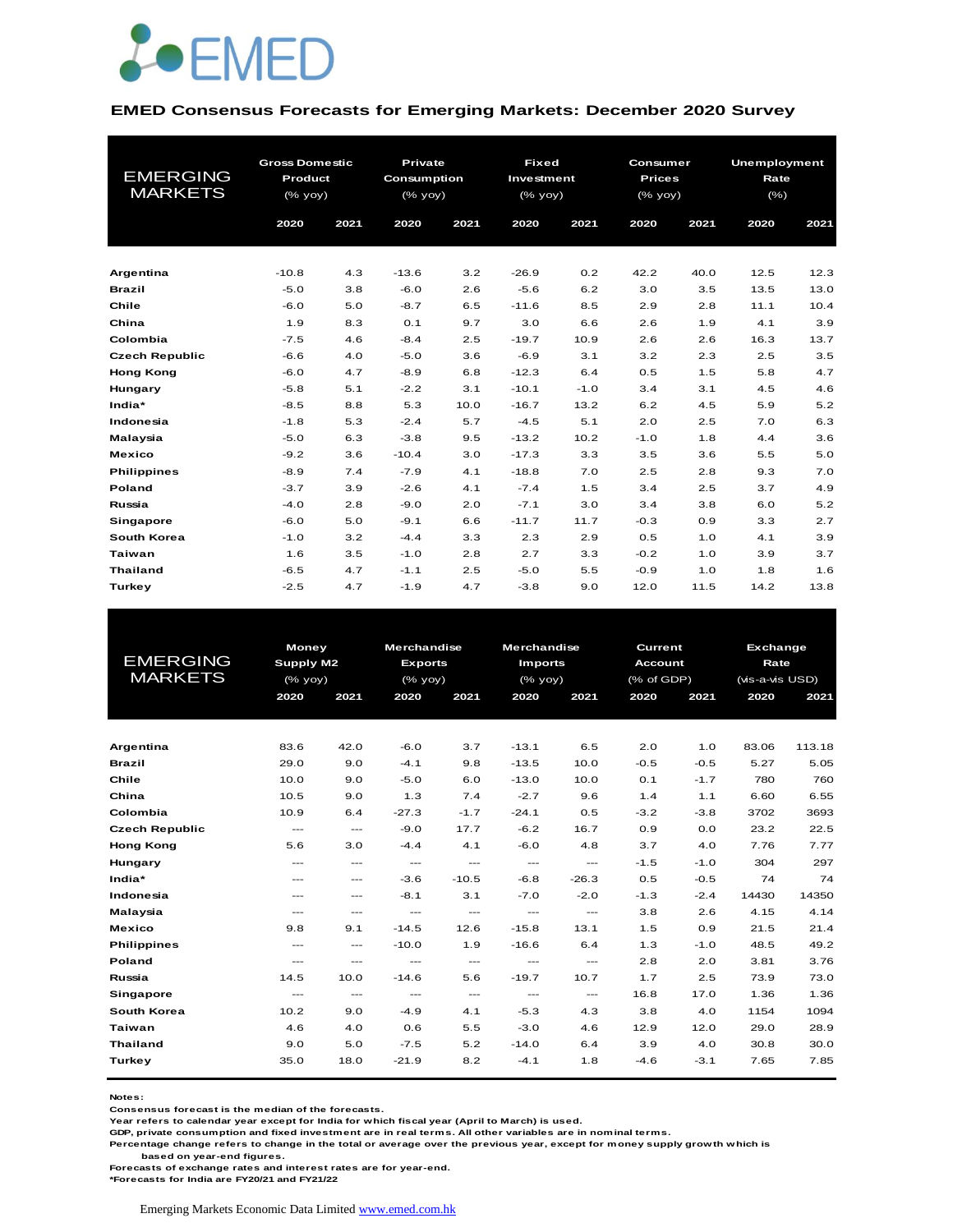## **JOEMED**

### **EMED Consensus Forecasts for the United States: December 2020 Survey**

| <b>UNITED STATES</b>                | <b>Gross Domestic</b><br>Product<br>(% yoy) |      | <b>Consumer</b><br><b>Prices</b><br>(% yoy) |      | <b>UNITED STATES</b>           | <b>Gross Domestic</b><br>Product<br>(% yoy) |      | <b>Consumer</b><br><b>Prices</b><br>(% yoy) |      |
|-------------------------------------|---------------------------------------------|------|---------------------------------------------|------|--------------------------------|---------------------------------------------|------|---------------------------------------------|------|
|                                     | 2020                                        | 2021 | 2020                                        | 2021 |                                | 2020                                        | 2021 | 2020                                        | 2021 |
| <b>ABN AMRO</b>                     | $-4.2$                                      | 3.2  | 1.2                                         | 1.9  | <b>NAR</b>                     | $-5.0$                                      | 4.0  | 1.1                                         | 1.8  |
| <b>Action Economics</b>             | $-3.4$                                      | 5.2  | 1.3                                         | 2.4  | <b>National Bank of Canada</b> | $-3.5$                                      | 3.8  | 1.2                                         | 2.2  |
| <b>Bank Julius Baer</b>             | $-3.7$                                      | 3.5  | 1.2                                         | 1.7  | <b>NIESR</b>                   | $-3.6$                                      | 3.3  | 1.0                                         | 1.4  |
| <b>BayernLB</b>                     | $-3.6$                                      | 3.5  | 1.2                                         | 1.7  | <b>Northern Trust</b>          | $-2.4$                                      | 3.7  | 1.1                                         | 1.8  |
| <b>Berenberg Capital Markets</b>    | $-3.5$                                      | 3.9  | 1.2                                         | 1.9  | <b>PNC</b>                     | $-3.7$                                      | 4.0  | 1.2                                         | 1.7  |
| <b>BMO Capital Markets</b>          | $-3.5$                                      | 4.5  | 1.2                                         | 2.0  | Prometeia                      | $-3.6$                                      | 3.8  | 1.3                                         | 1.6  |
| <b>Capital Economics</b>            | $-3.6$                                      | 5.0  | 1.3                                         | 2.5  | Royal Bank of Canada           | $-3.5$                                      | 4.4  | 1.2                                         | 2.1  |
| <b>CIBC World Markets</b>           | $-6.2$                                      | 7.0  | 1.0                                         | 2.5  | RWI                            | $-3.6$                                      | 4.2  | 1.1                                         | 1.9  |
| <b>Comerica Bank</b>                | $-3.7$                                      | 3.9  | 1.3                                         | 2.5  | <b>Schroders</b>               | $-3.6$                                      | 3.8  | 1.2                                         | 1.6  |
| Commerzbank                         | $-3.5$                                      | 4.0  | 1.2                                         | 2.0  | <b>Scotia Capital</b>          | $-3.6$                                      | 4.1  | 1.8                                         | 2.1  |
| <b>Credit Suisse</b>                | $-3.7$                                      | 3.6  | 1.2                                         | 2.1  | <b>Societe Generale</b>        | $-3.5$                                      | 3.9  | 1.2                                         | 1.8  |
| Daiwa Institute of Research         | $-3.6$                                      | 3.7  | 1.2                                         | 1.7  | <b>Standard &amp; Poor's</b>   | $-3.9$                                      | 4.2  | 1.2                                         | 1.9  |
| Danske Bank                         | $-3.4$                                      | 3.3  | 1.2                                         | 1.6  | <b>TD Economics</b>            | $-3.5$                                      | 4.1  | 1.3                                         | 2.3  |
| Deka Bank                           | $-3.4$                                      | 4.9  | 1.2                                         | 1.9  | University of Michigan - RSQE  | $-3.6$                                      | 4.2  | 1.2                                         | 2.0  |
| Desjardins                          | $-3.4$                                      | 4.3  | 1.2                                         | 1.9  | <b>UOB</b>                     | $-3.8$                                      | 2.8  | 0.9                                         | 1.2  |
| <b>DZ Bank</b>                      | $-3.6$                                      | 4.6  | 1.2                                         | 2.0  | <b>Wells Fargo</b>             | $-3.5$                                      | 4.2  | 1.2                                         | 1.9  |
| <b>Erste Group Bank AG</b>          | $-3.8$                                      | 3.9  | 1.2                                         | 2.0  |                                |                                             |      |                                             |      |
| <b>Fannie Mae</b>                   | $-3.5$                                      | 3.9  | 1.3                                         | 2.3  |                                |                                             |      |                                             |      |
| <b>First Trust Advisors</b>         | $-3.4$                                      | 4.3  | 1.2                                         | 2.4  | <b>CONSENSUS</b>               |                                             |      |                                             |      |
| <b>IFO Munich Institute</b>         | $-3.6$                                      | 4.1  | 1.2                                         | 1.4  | <b>Median</b>                  | $-3.6$                                      | 4.0  | 1.2                                         | 1.9  |
| Intesa Sanpaolo                     | $-4.3$                                      | 2.9  | 0.8                                         | 1.9  | Mean                           | $-3.7$                                      | 4.0  | 1.2                                         | 1.9  |
| <b>Kiel Institute</b>               | $-3.6$                                      | 3.7  | 1.2                                         | 2.2  | High                           | $-2.4$                                      | 7.0  | 1.8                                         | 2.7  |
| <b>Moody's Analytics</b>            | $-3.5$                                      | 4.1  | 1.2                                         | 1.6  | Low                            | $-6.2$                                      | 2.8  | 0.8                                         | 1.2  |
| <b>Mortgage Bankers Association</b> | $-3.1$                                      | 3.1  | 1.3                                         | 2.7  | <b>Standard Deviation</b>      | 0.6                                         | 0.7  | 0.1                                         | 0.3  |

 *Continues in the next column…*

Emerging Markets Economic Data Limited www.emed.com.hk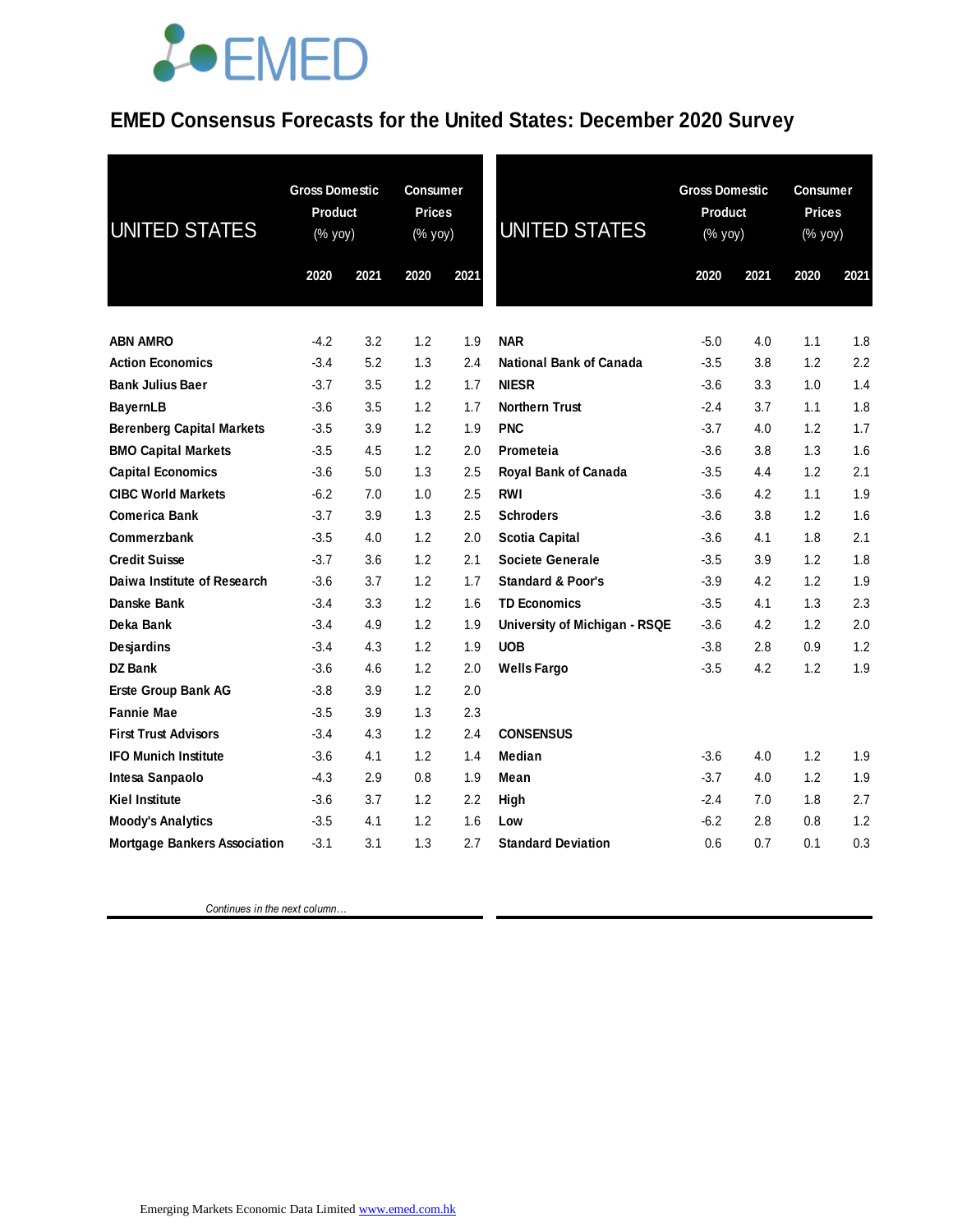# **JOEMED**

### **EMED Consensus Forecasts for the Euro Area: December 2020 Survey**

| <b>EURO AREA</b>                 | <b>Gross Domestic</b><br><b>Product</b><br>(% yoy) |      | <b>Consumer</b><br><b>Prices</b><br>(% yoy) |      | <b>EURO AREA</b>             | <b>Gross Domestic</b><br><b>Product</b><br>(% yoy) |      | <b>Consumer</b><br><b>Prices</b><br>(% yoy) |      |
|----------------------------------|----------------------------------------------------|------|---------------------------------------------|------|------------------------------|----------------------------------------------------|------|---------------------------------------------|------|
|                                  | 2020                                               | 2021 | 2020                                        | 2021 |                              | 2020                                               | 2021 | 2020                                        | 2021 |
|                                  |                                                    |      |                                             |      |                              |                                                    |      |                                             |      |
| <b>ABN AMRO</b>                  | $-7.6$                                             | 2.7  | 0.3                                         | 1.1  | Prometeia                    | $-7.3$                                             | 4.3  | 0.3                                         | 0.6  |
| <b>Bank Julius Baer</b>          | $-7.5$                                             | 4.8  | 0.2                                         | 0.7  | Rabobank                     | $-7.4$                                             | 3.9  | 0.3                                         | 1.2  |
| <b>BayernLB</b>                  | $-7.1$                                             | 3.9  | 0.3                                         | 1.2  | <b>Royal Bank of Canada</b>  | $-7.3$                                             | 5.0  | 0.3                                         | 0.8  |
| <b>Berenberg Capital Markets</b> | $-7.5$                                             | 5.0  | 0.2                                         | 0.8  | <b>RWI</b>                   | $-7.4$                                             | 5.6  | 0.4                                         | 1.2  |
| <b>BMO Capital Markets</b>       | $-6.8$                                             | 5.5  | 0.3                                         | 0.7  | <b>Schroders</b>             | $-7.1$                                             | 5.0  | 0.3                                         | 0.8  |
| <b>Capital Economics</b>         | $-7.5$                                             | 5.0  | 0.2                                         | 0.8  | <b>Scotia Capital</b>        | $-7.5$                                             | 4.8  | 0.4                                         | 0.9  |
| Commerzbank                      | $-7.3$                                             | 5.0  | 0.3                                         | 0.9  | <b>Societe Generale</b>      | $-7.4$                                             | 4.1  | 0.2                                         | 0.8  |
| <b>Credit Suisse</b>             | $-7.6$                                             | 4.6  | 0.3                                         | 1.0  | <b>Standard &amp; Poor's</b> | $-7.4$                                             | 6.1  | 0.2                                         | 1.0  |
| Danske Bank                      | $-7.0$                                             | 4.9  | 0.3                                         | 1.1  | <b>TD Economics</b>          | $-7.7$                                             | 4.8  | 0.3                                         | 0.9  |
| Deka Bank                        | $-7.4$                                             | 4.8  | 0.3                                         | 0.8  | <b>UOB</b>                   | $-8.0$                                             | 5.2  | 0.3                                         | 0.9  |
| DZ Bank                          | $-7.4$                                             | 3.8  | 0.3                                         | 1.3  | <b>Wells Fargo</b>           | $-7.4$                                             | 3.7  | 0.3                                         | 0.7  |
| Erste Group Bank AG              | $-7.6$                                             | 4.5  | 0.2                                         | 1.0  |                              |                                                    |      |                                             |      |
| <b>ETLA</b>                      | $-7.6$                                             | 5.5  | 0.2                                         | 1.5  |                              |                                                    |      |                                             |      |
| <b>IFO Munich Institute</b>      | $-7.4$                                             | 5.1  | 0.3                                         | 1.0  | <b>CONSENSUS</b>             |                                                    |      |                                             |      |
| Intesa Sanpaolo                  | $-8.3$                                             | 5.9  | 0.2                                         | 1.1  | Median                       | $-7.4$                                             | 4.9  | 0.3                                         | 0.9  |
| <b>Kiel Institute</b>            | $-7.2$                                             | 4.9  | 0.3                                         | 1.7  | Mean                         | $-7.4$                                             | 4.7  | 0.3                                         | 1.0  |
| <b>Moody's Analytics</b>         | $-7.4$                                             | 4.1  | 0.3                                         | 0.6  | High                         | $-6.8$                                             | 6.1  | 0.4                                         | 1.7  |
| <b>NIESR</b>                     | $-8.3$                                             | 4.2  | 0.3                                         | 0.9  | Low                          | $-8.3$                                             | 2.7  | $-0.2$                                      | 0.6  |
| <b>Northern Trust</b>            | $-6.9$                                             | 5.0  | $-0.2$                                      | 1.4  | <b>Standard Deviation</b>    | 0.3                                                | 0.7  | 0.1                                         | 0.3  |

 *Continues in the next column…*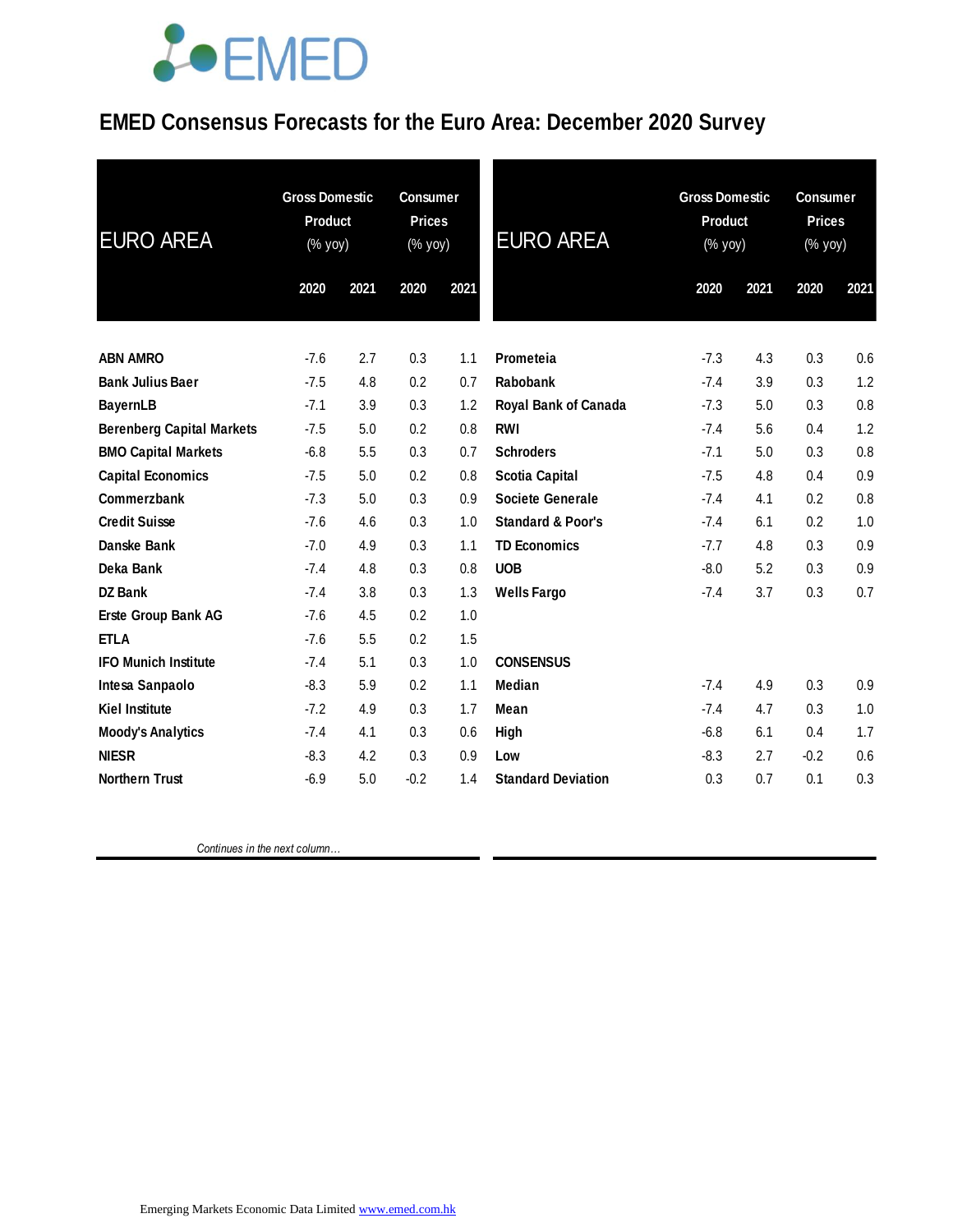# LOEMED

### **EMED Consensus Forecasts for Japan: December 2020 Survey**

| <b>JAPAN</b>                     | <b>Gross Domestic</b><br>Product<br>(% yoy) |      | <b>Consumer</b><br><b>Prices</b><br>(% yoy) |        | <b>JAPAN</b>              |        | <b>Gross Domestic</b><br><b>Product</b><br>$(%$ yoy) |        | <b>Consumer</b><br><b>Prices</b><br>(% yoy) |  |
|----------------------------------|---------------------------------------------|------|---------------------------------------------|--------|---------------------------|--------|------------------------------------------------------|--------|---------------------------------------------|--|
|                                  | 2020                                        | 2021 | 2020                                        | 2021   |                           | 2020   | 2021                                                 | 2020   | 2021                                        |  |
| <b>ABN AMRO</b>                  | $-5.3$                                      | 2.6  | 0.2                                         | 0.4    | <b>Northern Trust</b>     | $-2.7$ | 3.6                                                  | $-0.9$ | 0.3                                         |  |
| <b>Bank Julius Baer</b>          | $-5.7$                                      | 2.5  | 0.1                                         | 0.1    | Prometeia                 | $-6.8$ | 4.3                                                  | 1.4    | 0.3                                         |  |
| <b>BayernLB</b>                  | $-5.2$                                      | 2.3  | 0.1                                         | 0.3    | <b>RWI</b>                | $-5.4$ | 3.8                                                  | 0.2    | 0.4                                         |  |
| <b>Berenberg Capital Markets</b> | $-5.3$                                      | 3.4  | 0.1                                         | 0.2    | <b>Schroders</b>          | $-5.1$ | 2.9                                                  | 0.0    | $-0.2$                                      |  |
| <b>BMO Capital Markets</b>       | $-5.2$                                      | 3.5  | $-0.1$                                      | $-0.5$ | <b>Scotia Capital</b>     | $-4.9$ | 3.0                                                  | $-0.7$ | 0.5                                         |  |
| <b>Capital Economics</b>         | $-5.0$                                      | 3.7  | 0.0                                         | $-0.1$ | <b>Societe Generale</b>   | $-4.9$ | 4.4                                                  | 0.1    | 0.4                                         |  |
| Commerzbank                      | $-5.2$                                      | 3.5  | 0.1                                         | 0.1    | <b>TD Economics</b>       | $-5.5$ | 2.4                                                  | 0.1    | 0.2                                         |  |
| <b>Credit Suisse</b>             | $-5.0$                                      | 1.7  | $-0.1$                                      | 0.1    | <b>UOB</b>                | $-5.5$ | 2.8                                                  | 0.0    | 1.1                                         |  |
| Daiwa Institute of Research      | $-4.3$                                      | 2.5  | $-0.2$                                      | $-0.4$ | <b>Wells Fargo</b>        | $-5.8$ | 2.4                                                  | 0.1    | 0.1                                         |  |
| Danske Bank                      | $-5.6$                                      | 2.7  | $-0.2$                                      | 0.3    |                           |        |                                                      |        |                                             |  |
| Deka Bank                        | $-5.1$                                      | 3.8  | 0.1                                         | $-0.2$ |                           |        |                                                      |        |                                             |  |
| <b>DZ Bank</b>                   | $-5.5$                                      | 2.6  | 0.1                                         | 0.2    |                           |        |                                                      |        |                                             |  |
| <b>IFO Munich Institute</b>      | $-5.2$                                      | 3.3  | 0.1                                         | 0.3    | <b>CONSENSUS</b>          |        |                                                      |        |                                             |  |
| Intesa Sanpaolo                  | $-5.9$                                      | 3.0  | $-0.1$                                      | 0.2    | <b>Median</b>             | $-5.3$ | 3.0                                                  | 0.1    | 0.2                                         |  |
| <b>JCER</b>                      | $-6.0$                                      | 1.7  | $-0.1$                                      | 0.7    | Mean                      | $-5.3$ | 3.0                                                  | 0.0    | 0.2                                         |  |
| <b>Kiel Institute</b>            | $-5.2$                                      | 3.7  | 0.2                                         | 0.5    | High                      | $-2.7$ | 4.4                                                  | 1.4    | 1.1                                         |  |
| <b>Moody's Analytics</b>         | $-5.3$                                      | 3.7  | 0.1                                         | 0.4    | Low                       | $-6.8$ | 1.7                                                  | $-0.9$ | $-0.5$                                      |  |
| <b>NIESR</b>                     | $-5.9$                                      | 1.8  | 0.2                                         | 0.0    | <b>Standard Deviation</b> | 0.7    | 0.7                                                  | 0.4    | 0.3                                         |  |

 *Continues in the next column…*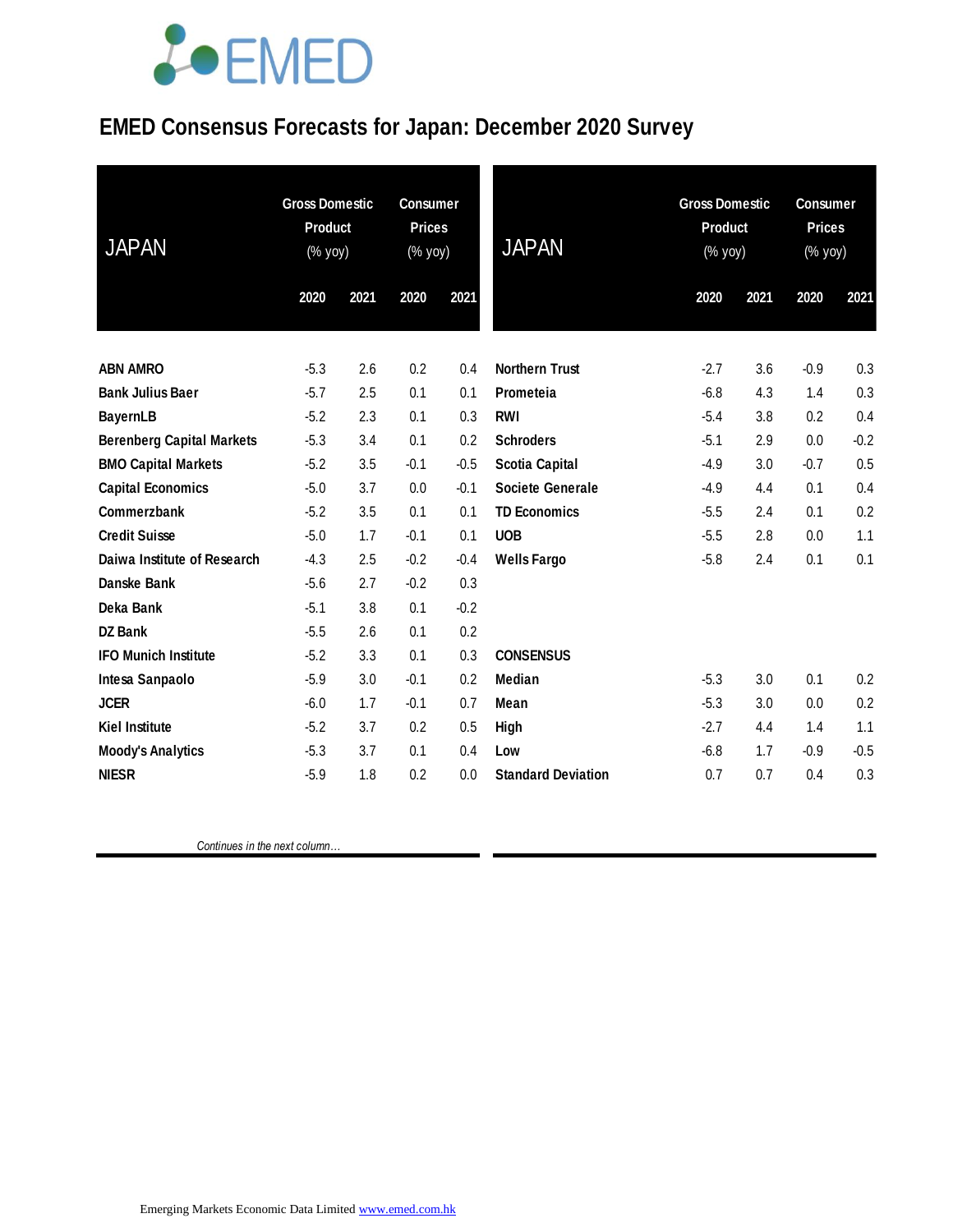# **JOEMED**

### **EMED Consensus Forecasts for China: December 2020 Survey**

| <b>CHINA</b>                     | <b>Gross Domestic</b><br><b>Product</b><br>(% yoy) |      | <b>Consumer</b><br><b>Prices</b><br>(% yoy) |      | <b>CHINA</b>                 |      | <b>Gross Domestic</b><br><b>Product</b><br>$(% \mathsf{Y}^{\prime }\mathsf{Y}^{\prime }\mathsf{Y}^{\prime })$ |      | <b>Consumer</b><br><b>Prices</b><br>(% yoy) |  |
|----------------------------------|----------------------------------------------------|------|---------------------------------------------|------|------------------------------|------|---------------------------------------------------------------------------------------------------------------|------|---------------------------------------------|--|
|                                  | 2020                                               | 2021 | 2020                                        | 2021 |                              | 2020 | 2021                                                                                                          | 2020 | 2021                                        |  |
| <b>ABN AMRO</b>                  | 1.8                                                | 8.0  | 2.5                                         | 2.5  | <b>NIESR</b>                 | 1.9  | 7.6                                                                                                           | 3.1  | 2.4                                         |  |
| <b>Bank Julius Baer</b>          | 1.7                                                | 9.2  | 3.0                                         | 2.4  | <b>Northern Trust</b>        | 5.5  | 4.8                                                                                                           | 1.0  | 2.4                                         |  |
| <b>Bank of East Asia</b>         | 1.9                                                | 8.6  | 2.6                                         | 1.7  | Rabobank                     | 1.7  | 7.0                                                                                                           | 3.0  | 3.4                                         |  |
| <b>BayernLB</b>                  | 2.0                                                | 7.5  | 2.8                                         | 1.6  | <b>RWI</b>                   | 1.4  | 9.0                                                                                                           | 3.1  | 3.0                                         |  |
| <b>Berenberg Capital Markets</b> | 2.7                                                | 9.0  | 2.5                                         | 1.4  | <b>Schroders</b>             | 2.1  | 9.0                                                                                                           | 2.6  | 2.2                                         |  |
| <b>BMO Capital Markets</b>       | 2.0                                                | 8.0  | 2.5                                         | 2.8  | <b>Scotia Capital</b>        | 2.0  | 8.3                                                                                                           | 0.8  | 2.3                                         |  |
| <b>Capital Economics</b>         | 2.5                                                | 10.0 | 2.5                                         | 1.5  | <b>Societe Generale</b>      | 2.0  | 7.8                                                                                                           | 2.6  | 0.8                                         |  |
| Commerzbank                      | 1.7                                                | 8.0  | 2.5                                         | 1.4  | <b>Standard &amp; Poor's</b> | 1.2  | 7.4                                                                                                           | 3.1  | 1.7                                         |  |
| <b>Credit Suisse</b>             | 2.2                                                | 7.1  | 2.5                                         | 1.1  | <b>UOB</b>                   | 1.9  | 8.2                                                                                                           | 2.6  | 3.0                                         |  |
| Daiwa Institute of Research      | 1.8                                                | 7.5  | 2.5                                         | 1.8  | <b>Wells Fargo</b>           | 2.2  | 9.5                                                                                                           | 2.8  | 2.0                                         |  |
| Danske Bank                      | 1.7                                                | 9.2  | 3.0                                         | 2.0  |                              |      |                                                                                                               |      |                                             |  |
| Deka Bank                        | 2.0                                                | 9.1  | 2.6                                         | 1.5  |                              |      |                                                                                                               |      |                                             |  |
| <b>DZ Bank</b>                   | 2.0                                                | 8.8  | 2.4                                         | 1.3  | <b>CONSENSUS</b>             |      |                                                                                                               |      |                                             |  |
| <b>IFO Munich Institute</b>      | 1.9                                                | 9.7  | 2.7                                         | 2.2  | <b>Median</b>                | 2.0  | 8.5                                                                                                           | 2.6  | 1.9                                         |  |
| Intesa Sanpaolo                  | 2.1                                                | 7.8  | 2.5                                         | 1.6  | Mean                         | 2.1  | 8.3                                                                                                           | 2.6  | 1.9                                         |  |
| JP Morgan                        | 2.1                                                | 9.2  | 2.4                                         | 0.3  | High                         | 5.5  | 10.0                                                                                                          | 3.1  | 3.4                                         |  |
| <b>Kiel Institute</b>            | 1.8                                                | 9.2  | 2.7                                         | 2.0  | Low                          | 1.2  | 4.8                                                                                                           | 0.8  | 0.3                                         |  |
| <b>Moody's Analytics</b>         | 2.4                                                | 8.8  | 2.5                                         | 1.8  | <b>Standard Deviation</b>    | 0.7  | 1.1                                                                                                           | 0.5  | 0.7                                         |  |

 *Continues in the next column…*